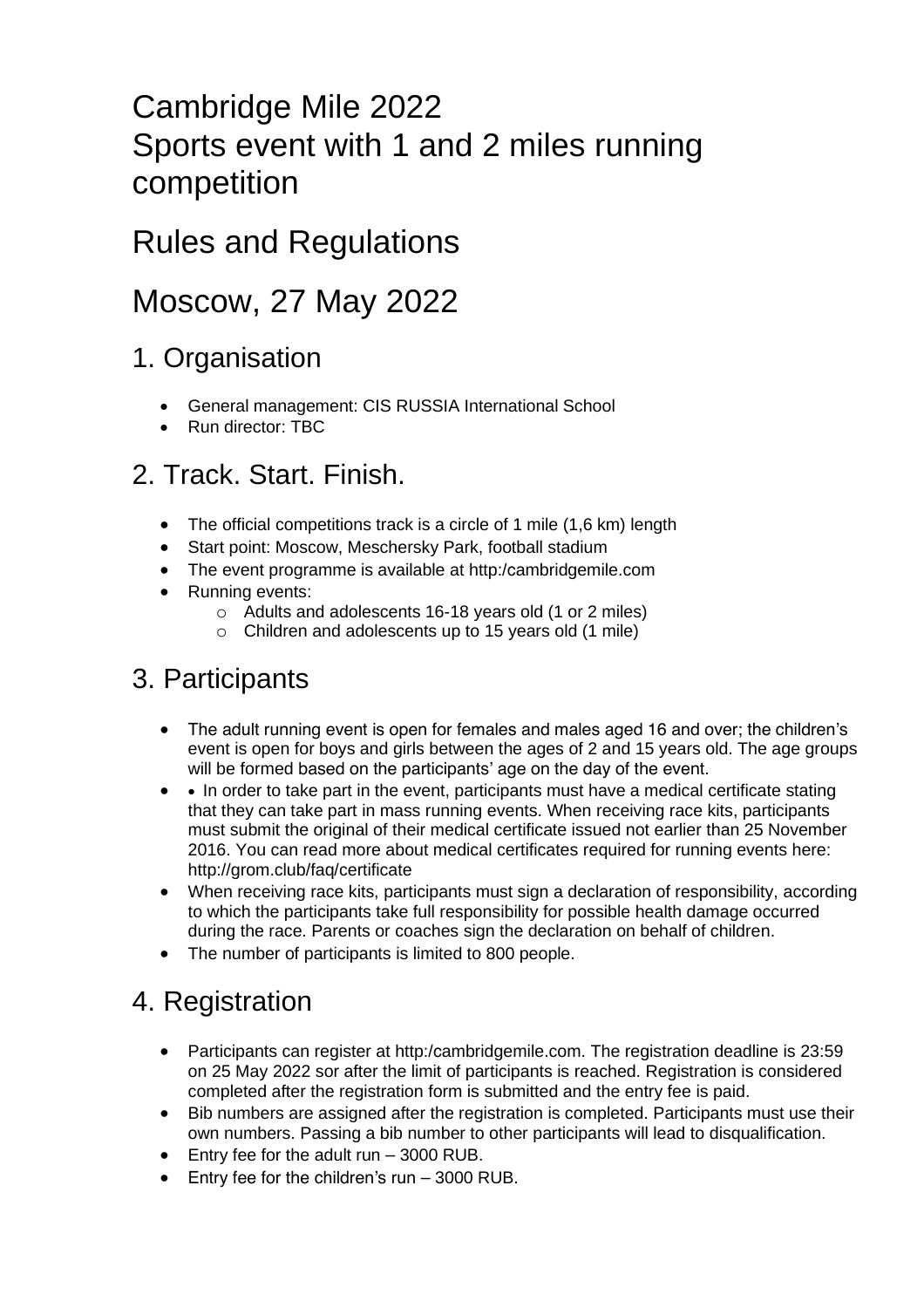#### Registration Procedure

- Participants fill in and submit the registration form
- A confirmation with the application number is emailed to participants
- After receiving payment the application status changes to paid, and the runner is included in the list of participants

## 5. Paying Entry Fees

- The entry fees are paid after filling in the registration form. Payment methods: Visa, Visa Electron, MasterCard, Maestro.
- The fees cover the track, bib number, T-shirt, timing, finisher's medal, result in the final protocol, awards, electronic certificate of participant with the name, date and place, and if necessary, first aid throughout the track.
- In case of cancellation of the event due to reasons beyond control of the organizer, the entry fees are not refunded.
- The entry fees will not be returned.

### 6. Receiving Race Kits

• In order to receive the start kit participants must present an identity document.

# 7. First Aid

• First aid is administered at the finish and in the middle of the circle. There is medical staff at the start area. If you spot at the track a person in trouble please ensure that you inform the medical staff or the organisers.

## 8. Falling out of the race

• Participants that decided to withdraw must inform any judge about it. Medical staff, organisers and judges reserve the right to withdraw a participant from the race if they consider it necessary.

## 9. Disqualification

• The organisers and the judging panel are authorised to disqualify participants if they do not observe the rules of the competitions, disturb others or obstruct running the competitions in any other way.

### 10. Timing

• Every participant receives a timing chip that must be attached to the lower leg. Chips will be distributed at the entrance of the start pouch. Immediately after finish the chip is returned to the finishing judge.

#### 11. Awards

The participants arriving first to the finish (gun time) become winners in the final standing. The winners of the age groups are selected on the base of net time (the time